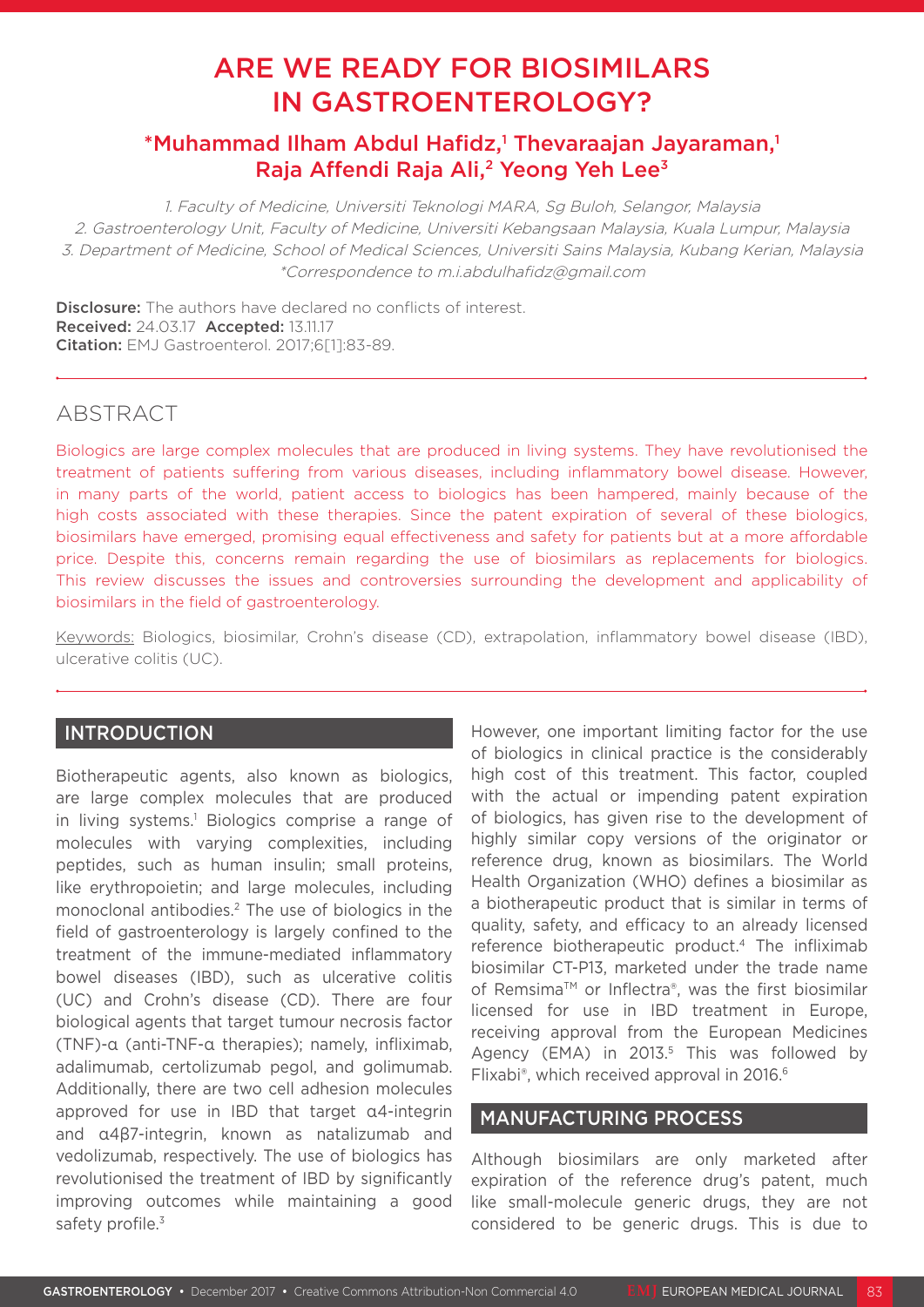several key differences between biologics, biosimilars, and small-molecule drugs; biologics differ significantly from small-molecule drugs in their size, complexity, and manufacturing process. In addition, while small-molecule drugs typically have a molecular weight of between 0.1 and 1.0 kDa, biologics have much larger and more complex chemical structures, commonly ranging from 18–150 kDa.7 Small molecule drugs are produced by chemical synthesis, while biologics are typically produced by living cells through complex manufacturing and purification processes. They also differ in their route of administration; small molecule drugs are generally administered orally, while biologics are most often delivered via the parenteral route. Biologics also have greater immunogenic potential, in part due to their larger size, compared to small-molecule drugs, which are generally non-immunogenic.<sup>7,8</sup> Infliximab is known to carry more clinical consequences due to immunogenicity compared to etanercept and filgrastim, including loss of response and infusion reactions.9

Biosimilars are unlikely to be the exact replica of the originator drug because of the complex manufacturing process and lack of access to the original cell line. Typically, the manufacturing process of biologics requires multiple steps for cloning, selecting, maintaining, and expanding the cell line; and isolating, purifying, and characterising the product. However, this is not the case for small-molecule generic drugs, where it is possible to generate an identical molecule through a series of predictable chemical reactions. Developers of biosimilars usually do not have access to the manufacturing details of the reference drug and therefore need to develop their own manufacturing process capable of producing a product closely resembling the originator product. Manufacturing differences between a biosimilar and the reference drug can lead to differences in molecular structure, content, biological activity, and immunogenicity. However, any given biological product is likely to be modified several times throughout its life cycle, after which it is unlikely to resemble its original version at marketing authorisation.10

#### REGULATORY LANDSCAPE

To establish that the proposed biosimilar meets the requirements for biosimilarity, regulatory agencies require a rigorous, stepwise biosimilarity assessment. There are several regulatory pathways for the development of biosimilars worldwide, notably by the EMA, the U.S. Department of Health and Human Services (HHS), and the U.S. Food and Drug Administration (FDA). Although there is a slight difference in the regulatory requirements, the basic principles governing both pathways are very similar.<sup>7</sup>

The European Union (EU) pioneered the development of regulatory requirements for biosimilars in 2005 when the EMA published a general framework guideline to introduce the principles of biosimilarity. The EMA was also the first regulatory agency to give marketing authorisation for biosimilars in 2006. The outline of the regulatory approach includes comparing the proposed biosimilar with its reference product in analytical and clinical studies to demonstrate similarity with regard to quality, safety, and efficacy.<sup>11</sup>

In practice, regulatory authorities require two phases of clinical trials for approval of a biosimilar product for one indication, including a Phase I study to demonstrate equivalence in terms of pharmacokinetics, pharmacodynamics, and safety. An adequately powered, randomised, parallel group Phase III clinical study is subsequently carried out to demonstrate no clinically meaningful difference with respect to efficacy, safety, and immunogenicity between the biosimilar and the reference product.<sup>3</sup>

## EXTRAPOLATION

Extrapolation refers to the idea that clinical studies of biosimilars can be performed in one disease state or population group and then inferred to work in other disease settings or indications for which the reference biologic is approved and licensed. In the EU, in cases where the effectiveness of biosimilarity has been recognised in one indication, extrapolation to other disease settings of the reference product may be acceptable, providing appropriate scientific justification is provided.<sup>12</sup> Similarly, in the USA, guidelines state: "sufficient scientific justification for extrapolating clinical data to support a determination of biosimilarity for each condition of use for which licensure is sought."13 To support extrapolation, a biosimilar needs to demonstrate similarity of mechanism of action, target-binding characteristics, pharmacokinetics, and biodistribution to the originator drug in clinical tests and the extrapolated indications. Furthermore, any expected differences in toxicity or effectiveness must be addressed.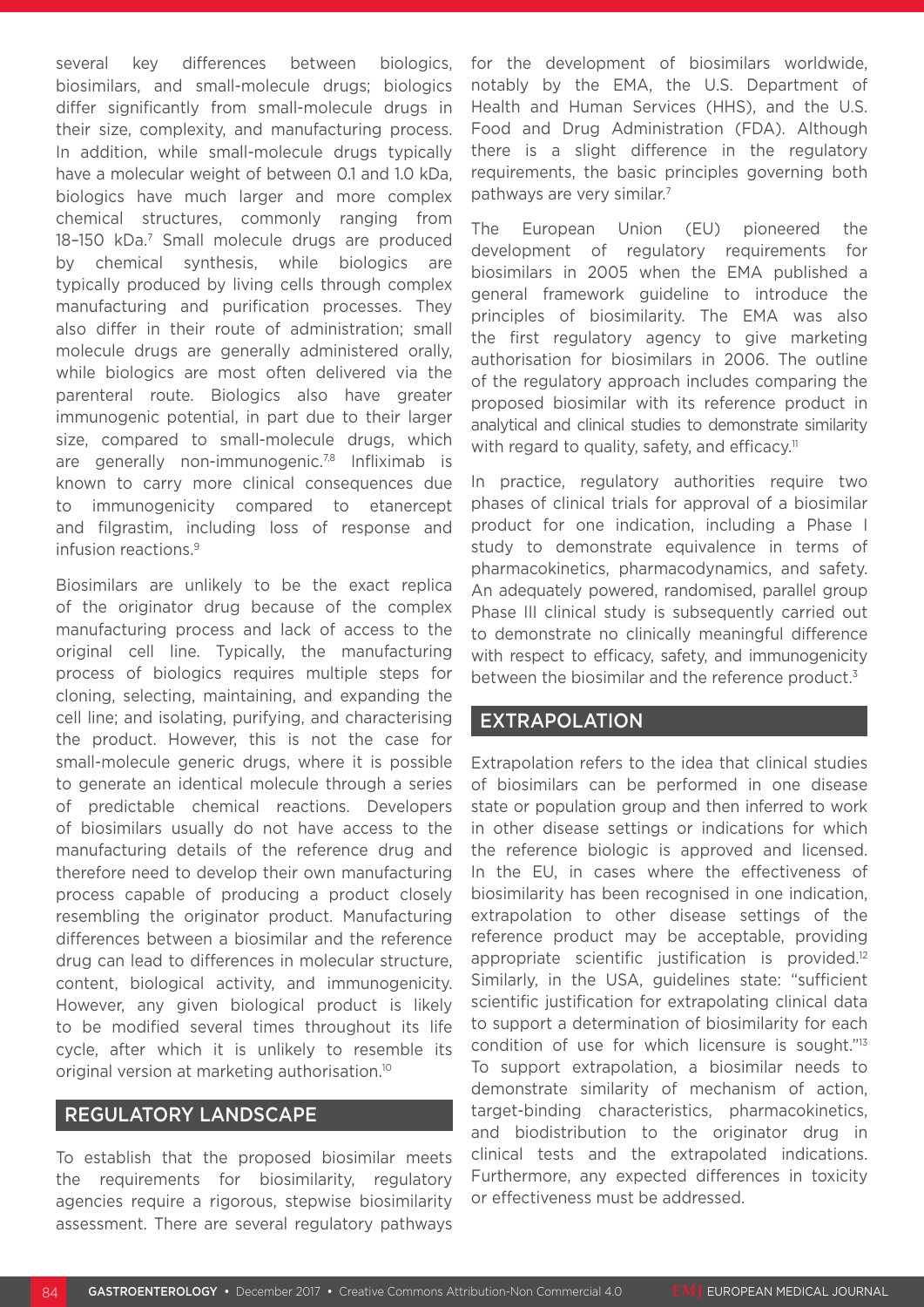CT-P13 is an infliximab biosimilar that has received marketing authorisation for all indications of infliximab through extrapolation of efficacy and safety data. In a series of analyses, CT-P13 was shown to have identical primary and higher order structures to infliximab; monomer and aggregate contents, overall glycan types, and distribution were indistinguishable, and potencies and binding affinities were comparable to infliximab.<sup>14</sup>

In a Phase I, randomised, double-blind study (PLANETAS),15,16 the pharmacokinetics, safety, and efficacy of CT-P13 was compared to its originator infliximab, Remicade®, in patients with ankylosing spondylitis. The equivalent pharmacokinetics profile and comparable tolerability, safety, and efficacy, prompted Celltrion (Incheon, South Korea) to undertake a Phase III, randomised double-blind study (PLANETRA)17,18 to demonstrate equivalence in the efficacy and safety of biosimilar infliximab CT-P13 compared with the originator infliximab, Remicade, when co-administered with methotrexate in patients with active rheumatoid arthritis. There were no significant differences in the efficacy, safety, or pharmacokinetic profile between biosimilar infliximab CT-P13 and Remicade. Similar immunogenicity was also observed in patients with rheumatoid arthritis or ankylosing spondylitis who switched from Remicade to CT-P13.19,20

Following these studies, CT-P13 received regulatory approval in South Korea in July 201221 and subsequently became the first biosimilar to infliximab to receive regulatory approval by the EMA (in September 2013) $^{22}$  and by the FDA (in April  $2016$ )<sup>23</sup> for all the therapeutic indications for which infliximab was previously authorised (rheumatoid arthritis, ankylosing spondylitis, psoriatic arthritis, psoriasis, adult CD, paediatric CD, adult UC, and paediatric UC).

In 2016, SB2 (marketed as Flixabi) became the second infliximab biosimilar to obtain regulatory approval in Europe for the treatment of rheumatoid arthritis, ankylosing spondylitis, psoriatic arthritis, psoriasis, adult CD, paediatric CD, adult UC, and paediatric UC.<sup>6</sup> The approval of SB2 was based on data derived from a randomised Phase I pharmacokinetic study comparing SB2 and Remicade in 159 individuals,<sup>24</sup> and a randomised, double-blind, multinational, parallel-group, Phase III study comparing SB2 to the infliximab reference product in 584 patients with moderate-to-severe rheumatoid arthritis who were already receiving methotrexate therapy.25

The concept of extrapolation is not free of issues. Health Canada previously did not approve the extrapolation of indications to CD, UC, or paediatric patients due to the differences in the levels of fucosylation, FcγRIIIa binding, and some *in vitro*  trials for antibody-dependent cell-mediated cytotoxicity. However, despite the lower *in vitro* antibody-dependent cell-mediated cytotoxicity activity of CT-P13, these differences disappeared under physiologic conditions, questioning the clinical relevance of the observed differences in FcγRIIIa binding.26 Furthermore, the binding of the test and reference product to the soluble and/or membrane-bound TNF-α were comparable. Inhibition of TNF on epithelial cells and induction of regulatory macrophages were also similar.10

# BIOSIMILARS IN INFLAMMATORY BOWEL DISEASE

Several studies have shown CT-P13 to be effective and well-tolerated in patients with CD or UC, 27-38 including two studies involving paediatric patients.33,34 In addition, it is the only biosimilar to have real-world data on patients with IBD. An observational cohort study conducted in Hungary of 210 patients with IBD (22% of the patients had been previously exposed to infliximab) reported induction data for CT-P13.27 At Week 14, 81% of patients with CD and 78% of patients with UC showed clinical response; 54% of patients with CD and 59% of patients with UC were in clinical remission. Patients were followed up to Week 30 and adverse events were experienced in 17% of the individuals; infusion reactions and infectious adverse events occurred in 7% and 6% of all patients, respectively. A Norwegian study of 78 patients (46 with CD and 32 with  $UC$ )<sup>28</sup> and two Korean studies, the first of which included 173 patients (95 with CD and 78 with UC) and the second of which comprised 110 patients (59 with CD and 51 with  $UC$ ),<sup>29,30</sup> similarly reported excellent induction results.

A prospective cohort study of 83 patients with IBD conducted by Smits et al. $31$  showed that switching from Remicade to CT-P13 did not have a significant impact on short-term clinical outcomes. The NOR-SWITCH trial, $32$  a randomised, noninferiority, double-blind, Phase IV trial with 52 weeks of follow-up, showed that switching from Remicade to CT-P13 was not inferior to continued treatment with Remicade. Similarly, Sieczkowska et al.<sup>33</sup> demonstrated that switching from Remicade to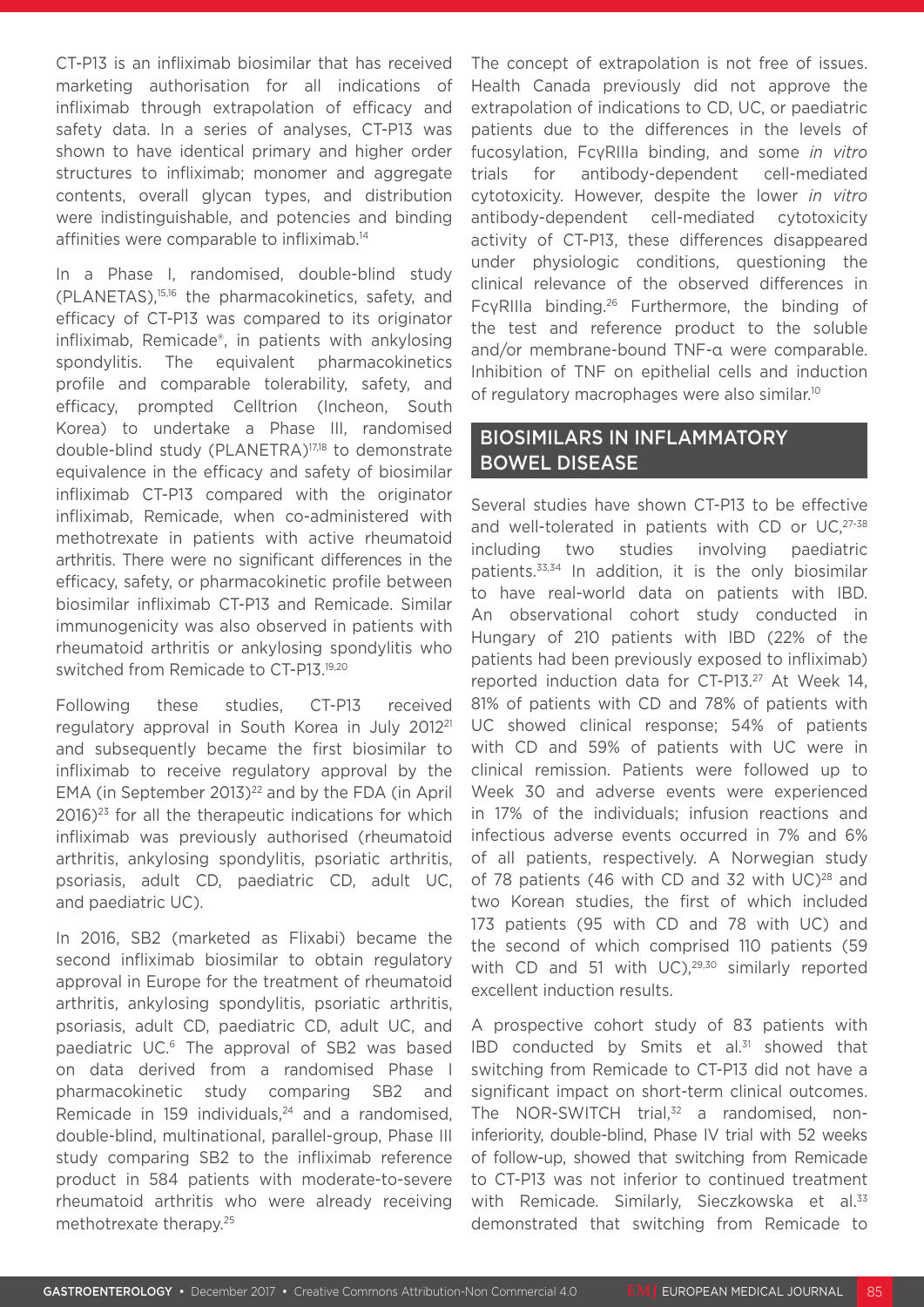CT-P13 is an effective and safe option in children with IBD; induction therapy with CT-P13 in children with CD was also shown to be effective.<sup>33</sup>

In a study of 125 patients with IBD and healthy controls, Ben-Horin et al.<sup>39</sup> showed that anti-Remicade antibodies in patients with IBD recognise and functionally inhibit CT-P13 to a similar degree, suggesting similar immunogenicity and shared immunodominant epitopes on these two infliximab agents. Finally, a study by Gils et al.<sup>40</sup> concluded that the assay for therapeutic drug monitoring of Remicade can also be used to determine Remsima and Inflectra concentrations, and that in all patients with IBD who develop anti-Remicade antibodies, the antibodies crossreact with infliximab biosimilars.

In view of these results, the British Society of Gastroenterology (BSG) concluded that there is sufficient data to show that safety, clinical efficacy, and immunogenicity of CT-P13 are similar to the reference biologic, and that switching from infliximab to CT-P13 is safe and effective.<sup>41</sup> This position also reflected that of the European Crohn's Colitis Organisation (ECCO), which stated: "data for the usage of biosimilars in IBD can be extrapolated from other indications" and "switching from the originator to a biosimilar in IBD is acceptable."42

## IMMUNOGENICITY

Anti-drug antibodies (ADA), typically IgG antibodies with neutralising and binding properties, can lead to reduced efficacy and a reduction in anti-TNF levels and allergic reactions. ADA have been documented in up to 60% of patients with CD when infliximab was used on an ad hoc basis and 10–20% of patients in randomised controlled trials of maintenance therapy.<sup>43,44</sup> The PLANETAS and PLANETRA studies showed no difference between ADA formation in subjects treated with originator infliximab or CT-P13 at Weeks 5215,17 and 104.19,20 As mentioned previously, the study by Ben-Horin et al.<sup>39</sup> showed high similarity in binding, resulting in similar immunogenicity and the presence of shared immune-dominant epitopes between CT-P13 and the reference product infliximab. The NOR-SWITCH study<sup>32</sup> also established no differences in ADA formation between patients who switched to CT-P13 and all the study patients.

With regard to SB2, 55.2% in the SB2 treatment group developed ADA compared to 49.7% in the infliximab group; however, this was not statistically

significant. Trough levels of infliximab were similar between SB2 and infliximab over time and were also similar in each ADA subgroup (ADA-positive and ADA-negative) between SB2 and infliximab.25

# INTERCHANGEABILITY AND SUBSTITUTION

Interchangeable means that the biological medicinal products can be substituted for one another, without loss of efficacy or decrease in safety. To be considered interchangeable, the efficacy and safety risk of a biosimilar should not be greater than that of the reference biologic.<sup>45</sup> Substitution is the practice whereby a branded product can be swapped and occurs at the dispensing level when a pharmacist elects to change a product without the prescribing physician's prior consent.

According to the FDA: "interchangeable products are both biosimilar to an FDA-approved reference product and can be expected to produce the same clinical result as the reference product in any given patient."46 If administered more than once to a patient, the risk in terms of safety or efficacy of alternating or switching (between biosimilar and originator) must not be greater than the risk of using the reference product without alternating or switching. An interchangeable product may also be substituted at pharmacy level without the intervention of the prescribing physician.<sup>46</sup>

There are differences in the legislations for interchangeability and substitution between the USA and the EU. The FDA has the authority to designate a biosimilar as interchangeable, but substitution is regulated at state level. Many states in the USA have already developed proposals for the substitution of innovator biologic agents with biosimilars at the pharmacy level. Provision of state legislations vary, but they have several common features and substitution is permitted only if the FDA has designated the biosimilar as interchangeable; however, substitution is prohibited if the prescribing physician has indicated a preference for the reference product and the patient must be notified that a substitution has been made.<sup>46</sup> As of November 2016, 36 states have considered legislation to establish standards for biosimilar substitution and 25 have enacted substitution laws.47 In comparison, the EMA has abstained from providing guidance on interchangeability, leaving this decision to the respective national authorities.48 France was the first EU member to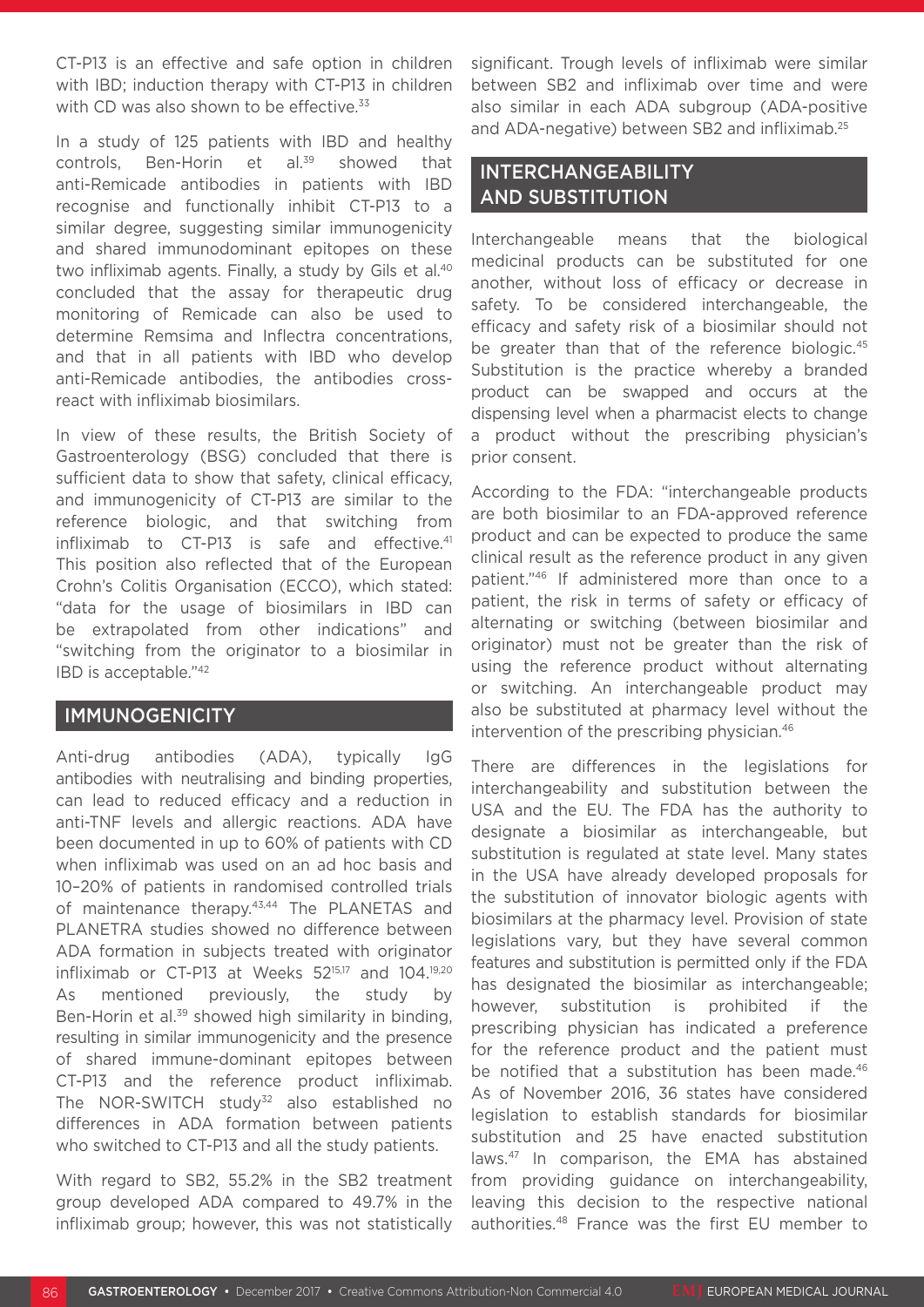explicitly authorise biosimilar substitution for naïve patients (those who had received neither the innovator drug or the biosimilar).<sup>49</sup> However, switching, interchangeability, and substitution are under discussion in other EU countries.50-52

Physicians often have to make the decision about switching from the reference biologic (Remicade) to a biosimilar (Inflectra, Remsima, or Flixabi). In the future, they will need to also consider a switch in the opposite direction (reverse-switch) or from one biosimilar to another (cross-switch) and this explains why detailed rules for interchangeability and substitution are warranted; the design of these rules will also determine the extent to which they will promote or limit substitution in the future.<sup>53</sup>

## ECONOMIC CONSIDERATIONS

The main purpose of producing biosimilars is to reduce the costs of drugs. In 2007, \$286.5 billion was spent on prescription drugs in the USA, of which \$40.3 billion was for biologics. It has been estimated that a biosimilar will cost \$100–200 million to develop, according to figures from DiMasi et al.,54 and an innovator biologic costs ≥\$800 million.54,55 Due to reduced testing requirements for approval, it has been approximated that biosimilars will cost 20–40% less than their reference products.56

As a result of biosimilar use, cumulative savings to healthcare systems in the EU and USA could total >\$56 billion and might reach as high as \$112 billion.<sup>57</sup> Moreover, the reduced costs could also increase patient access to biologic therapies; access to biologic drugs was not possible in 10 out of 46 European countries in 2014, due to cost constraints.58 Notably, patient access to biologic treatments has grown by as much as 100% following the availability of biosimilars.<sup>57</sup>

Due to the sizeable costs associated with manufacturing, quality control, marketing, storage, and special requirements for pharmacovigilance, the price reduction of biologic agents might not be as profound as for generics of smallmolecule medicines (competition between multiple manufacturers ultimately drives prices of generics down by 50–80% in most markets).59,60 In the EU, where biosimilars have been available for several years, the prices have been lowered by an average of ˜30% compared to those of the reference products.<sup>61,62</sup> However, there is considerable variation in price reductions between European countries, $63$  with the most impressive price discount of 69% seen for CT-P13 in Norway.

#### **CONCLUSION**

Although biologic therapy has revolutionised the treatment of many inflammatory conditions, including IBD, access to this therapeutic option has been hampered by its high cost. CT-P13 was the first infliximab biosimilar to obtain approval by the EMA in September 2013, followed by Flixabi in 2016. Even more biosimilars are in the development pipeline and data on adalimumab biosimilars have started to become available.<sup>64,65</sup> Extrapolation is a valid, evidence-based process, and state-of-the-art physicochemical and biological characterisation studies show high similarity between CT-P13, Flixabi, and originator infliximab. The introduction and availability of biosimilars has already widened patients' access to such important treatment, and this will lead to a change in the landscape of managing many chronic inflammatory conditions, including IBD. With mounting evidence that shows CT-P13 is effective and well-tolerated among IBD patients, we conclude that the gastroenterology field is ready for biosimilars.

## REFERENCES

1. Kay J. Biosimilars: A regulatory perspective from America. Arthritis Res Ther. 2011;13(3):112.

2. Dörner T et al. The role of biosimilars in the treatment of rheumatic diseases. Ann Rheum Dis. 2013;72(3):322-8.

3. Danese S et al. Biosimilars in IBD: From theory to practice. Nat Rev Gastroenterol Hepatol. 2017;14(1):22-31.

4. World Health Organization. Expert Committee on Biological Standardization: Guidelines on evaluation of similar biotherapeutic products. 2009. Available at: http://www.who.int/biologicals/areas/ biological\_therapeutics/BIOTHERAPEU-TICS FOR WEB 22APRIL2010.pdf. Last accessed: 14 November 2017.

5. McKeage K. A review of CT-P13: An infliximab biosimilar. BioDrugs. 2014; 28(3):313-21.

6. European Medicines Agency. European Public Assessment Report for Flixabi. 2017. Available at: http://www.ema. europa.eu/docs/en\_GB/document\_library/EPAR\_-\_Product\_Information/human/004020/WC500208356.pdf. Last accessed: 14 November 2017.

7. Olech E. Biosimilars: Rationale and current regulatory landscape. Semin Arthritis Rheum. 2016;45(5 Suppl):S1-10.

8. Weise M et al. Biosimilars: What clinicians should know. Blood. 2012;120(26):5111-7.

9. Moss AC et al. Review article: Immunogenicity of anti-TNF biologics in IBD- The role of patient, product and prescriber factors. Aliment Pharmacol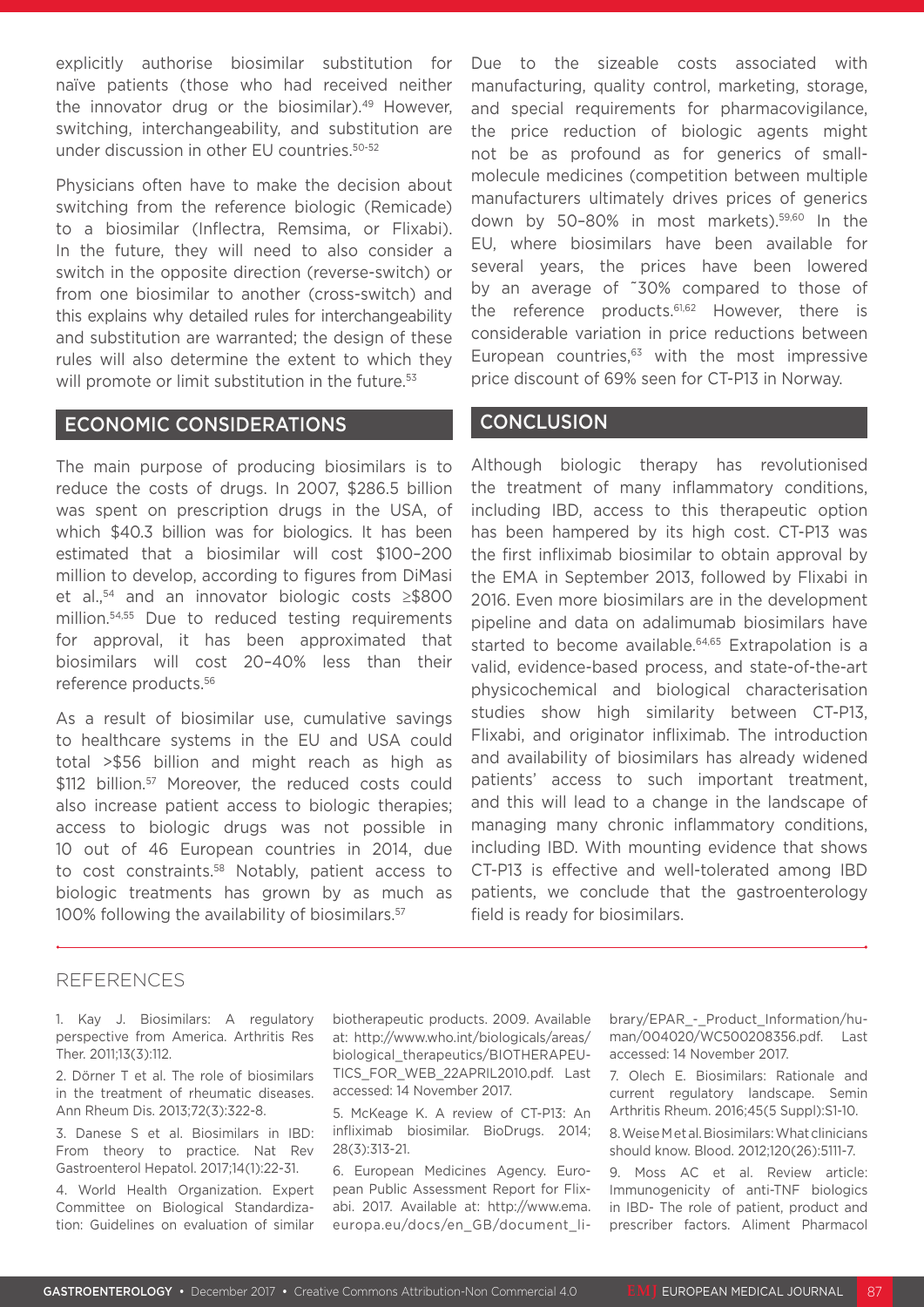#### Ther. 2013;38(10):1188-97.

10. Weise et al. Biosimilars: The science of extrapolation. Blood. 2014;124(22): 3191-6.

11. European Medicines Agency. Guideline on similar biological medicinal products. 2005. Available at: http://www.ema. europa.eu/docs/en\_GB/document\_library/Scientific\_guideline/2009/09/ WC500003517.pdf . Last accessed: 20 November 2017.

12. European Medicines Agency:<br>Committee for Medicinal Products Committee for Medicinal for Human Use (CHMP). Guideline on similar biological medicinal products. CHMP/437/04 Rev 1. European Medicines Agency. Available at: http://www.ema.europa.eu/docs/ en\_GB/document\_library/Scientific\_ guideline/2014/10/WC500176768.pdf . Last accessed: 20 November 2017.

13. US Department of Health and Human Services, US Food and Drug Administration, Center for Drug Evaluation and Research, Center for Biologics Evaluation and Research. Scientific considerations in demonstrating biosimilarity to a reference product. US Food and Drug Administration. 2015. Available at: http:// www.fda.gov/downloads/Drugs/GuidanceComplianceRegulatoryInformation/Guidances/UCM291128.pdf. Last accessed: 14 November 2017.

14. Jung SK et al. Physicochemical characterization of Remsima. MAbs. 2014;6(5):1163-77.

15. Park W et al. A randomised, double-blind, multicentre, parallel-group, prospective study comparing the pharmacokinetics, safety, and efficacy of CT-P13 and innovator infliximab in patients with ankylosing spondylitis: The PLANETAS study. Ann Rheum Dis. 2013;72(10):1605-12.

16. Park W et al. Comparable long-term efficacy, as assessed by patient-reported outcomes, safety and pharmacokinetics, of CT-P13 and reference infliximab in patients with ankylosing spondylitis: 54-week results from the randomized, parallel-group PLANETAS study. Arthritis Res Ther. 2016;18:25.

17. Yoo DH et al. A randomised, double-blind, parallel group study to demonstrate equivalence in efficacy and safety of CT-P13 compared with innovator infliximab when coadministered with methotrexate in patients with active rheumatoid arthritis: The PLANETRA study. Ann Rheum Dis. 2013;72(10):1613-20.

18. Yoo DH et al. A Phase III randomized study to evaluate the efficacy and safety of CT-P13 compared with reference infliximab in patients with active rheumatoid arthritis: 54-week results from the PLANETRA study. Arthritis Res. Ther. 2016;18:82.

19. Park W et al. Efficacy and safety of switching from reference infliximab to CT-P13 compared with maintenance of CT-P13 in ankylosing spondylitis:

102-week data from the PLANETAS extension study. Ann Rheum Dis. 2017; 76(2):346-54.

20. Yoo DH et al. Efficacy and safety of CT-P13 (biosimilar infliximab) in patients with rheumatoid arthritis: Comparison between switching from reference infliximab to CT-P13 and continuing CT-P13 in the PLANETRA extension study. Ann Rheum Dis. 2017;76(2):355-63. 21. Generics and Biosimilars Initiative. Biosimilar monoclonal antibody approved in Korea. 2012. Available at: http://www.gabionline.net/Biosimilars/ News/Biosimilar-monoclonal-antibodyapproved-in-Korea. Last accessed: 14 November 2017.

22. European Medicines Agency: Committee for Medicinal Products for Human Use (CHMP). Assessment report: Remsima. EMA/CHMP/589317/2013. 2013. Available at: http://www.ema.europa.eu/docs/en\_GB/document\_library/ EPAR - Public assessment report/human/002576/WC500151486.pdf. Last accessed: 20 November 2017.

23. US Food and Drug Administration. FDA approves Inflectra, a biosimilar to Remicade. 2016. Available at: https:// www.fda.gov/newsevents/newsroom/ pressannouncements/ucm494227.htm. Last accessed: 14 November 2017.

24. Shin D et al. A randomized, Phase I pharmacokinetic study comparing SB2 and infliximab reference product (Remicade®) in healthy subjects. BioDrugs. 2015;29(6):381-8.

25. Choe JY et al. A randomised, double-blind, Phase III study comparing SB2, an infliximab biosimilar, to the infliximab reference product Remicade in patients with moderate to severe rheumatoid arthritis despite methotrexate therapy. Ann Rheum Dis. 2017;76(1):58-64.

26. Schiestl M et al. Acceptable changes in quality attributes of glycosylated biopharmaceuticals. Nat Biotechnol. 2011;29(4):310-2.

27. Gecse KB et al. Efficacy and safety of the biosimilar infliximab CT-P13 treatment in inflammatory bowel diseases: A prospective, multicentre, nationwide cohort. J Crohns Colitis. 2016; 10(2):133-40.

28. Jahnsen J et al. Biosimilar infliximab (CT-P13) in the treatment of inflammatory bowel disease: A Norwegian observational study. Expert Rev Gastroenterol Hepatol. 2015; 9(Suppl 1):45-52.

29. Park SH et al. Post-marketing study of biosimilar infliximab (CT-P13) to evaluate its safety and efficacy in Korea. Expert Rev Gastroenterol Hepatol. 2015;9(Suppl 1):35-44.

30. Jung YS et al. Efficacy and safety of CT-P13, a biosimilar of infliximab, in patients with inflammatory bowel disease: A retrospective multicenter study. J Gastroenterol Hepatol. 2015; 30(12):1705-12.

31. Smits LJ et al. Clinical outcomes following a switch from Remicade® to the biosimilar CT-P13 in inflammatory bowel disease patients: A prospective observational cohort study. J Crohns Colitis. 2016;10(11):1287-93.

32. Jørgensen K et al. Switching from originator infliximab to biosimilar CT-P13 compared with maintained treatment with originator infliximab (NOR-SWITCH): A 52-week, randomised, double-blind, non-inferiority trial. Lancet. 2017;389(10086):2304-16.

33. Sieczkowska J et al. Switching betweeninfliximab originator and biosimilar in paediatric patients with inflammatory bowel disease. Preliminary observations. J Crohns Colitis. 2016;10(2):127-32.

34. Sieczkowska-Golub J et al. Induction therapy with biosimilar infliximab in children with Crohn disease. J Pediatr Gastroenterol Nutr. 2017;65(3):285-8.

35. Farkas K et al. Efficacy of infliximab biosimilar CT-P13 induction therapy on mucosal healing in ulcerative colitis. J Crohns Colitis. 2016;10(11):1273-8.

36. Keil R et al. Clinical monitoring: Infliximab biosimilar CT-P13 in the treatment of Crohn's disease and ulcerative colitis. Scand J Gastroenterol. 2016;51(9):1062-8.

37. Kang YS et al. Clinical experience of the use of CT-P13, a biosimilar to infliximab in patients with inflammatory bowel disease: A case series. Dig Dis Sci. 2015;60(4):951-6.

38. Farkas K et al. Efficacy of the new infliximab biosimilar CT-P13 induction therapy in Crohn's disease and ulcerative colitis - Experiences from a single center. Expert Opin Biol Ther. 2015; 15(9):1257-62.

39. Ben-Horin S et al. Cross-immunogenicity: Antibodies to infliximab in Remicade-treated patients with IBD similarly recognise the biosimilar Remsima. Gut 2016;65(7):1132-8.

40. Gils A et al. Harmonization of infliximab and anti-infliximab assays facilitates the comparison between originators and biosimilars in clinical samples. Inflamm Bowel Dis. 2016; 22(4):969-75.

41. British Society of Gastroenterology. Guidance on the use of biosimilar